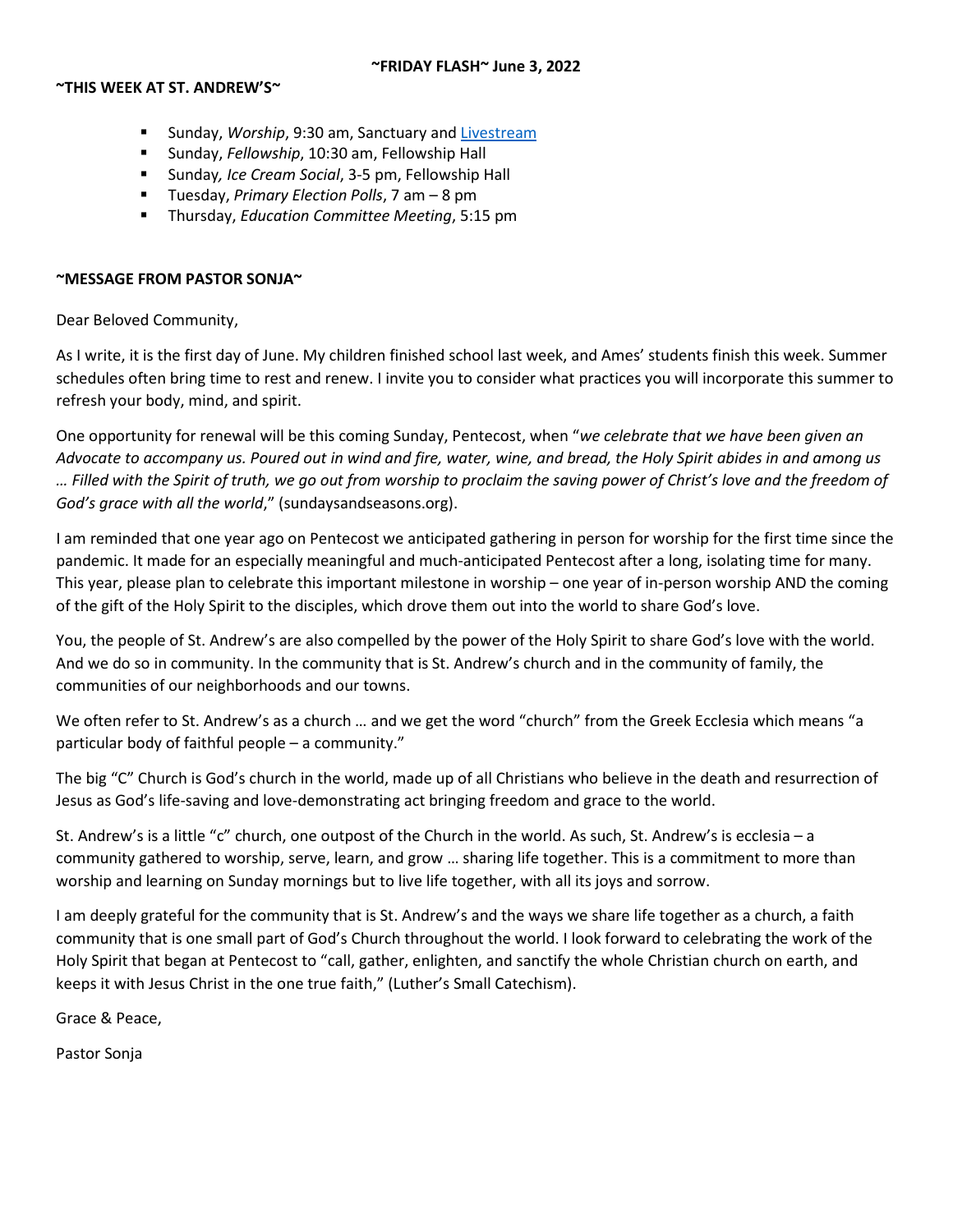#### **~ANNOUNCEMENTS~**

### **VBS Day Camp Registration NOW Open: Experience God's BOUNDLESS Love!**

Vacation Bible School Day Camp will be held August 8-12 HERE at St. Andrew's Lutheran Church from 9 am-3pm each day, exploring the BOUNDLESS love of God through story, worship, games, afternoon, and activities. Invite your friends, family, and neighbors to participate in a week of fun led by camp counselors from [Ewalu.](https://ewalu.org/) VBS is provided in cooperation with Bethesda Lutheran Church, St. Andrews Lutheran Church, and [Camp Ewalu.](https://ewalu.org/) Anyone aged 3-years (potty-trained) through age 10 (or having completed 5th grade) is invited! Children will need to bring a sack lunch each day. St. Andrew's will cover the cost for those who register and indicate St. Andrew's as their church affiliation[. Register online](https://bethesdanet.shelbynextchms.com/external/form/82d0890e-b883-4316-92e0-a804087573c1)  [now to reserve your spot!](https://bethesdanet.shelbynextchms.com/external/form/82d0890e-b883-4316-92e0-a804087573c1)

Camp Ewalu is a year-round ministry in Eastern Iowa with 1,000 youth participating in summer programs and nearly 1,000 more through Day Camp programs (VBS). Ewalu also sees 2,500 environmental education students and nearly 6,500 additional youth and adults who come to renew and grow in their faith. [Find out more about Ewalu.](https://ewalu.org/)

### **Ice Cream Social THIS Sunday**

Join us for ice cream and company in the fellowship hall on June 5 from 3 pm – 5 pm. We will have many delicious toppings. Come, and join the fun!

#### **St. Andrew's Book Club June 14**

We have chosen our next book. "The Book of Longings" by Sue Monk Kidd. It is an extraordinary story set in the first century. It is focused on the life and struggle of a woman during the life of Jesus. It is a reverential approach to the humanity of Jesus. There are a few library copies in the office. We will gather on Tuesday, June 14 at the Village Cooperative, 2525 Bobcat Drive. Linda Hansen will be our host. ALL ARE WELCOME. If you have any questions, call Mary Johnson at 515-231-0716

### **Celebrating and Renewing our Companion Synod Relationship June 18**

Join with others interested in companion congregation/synod relations to celebrate and renew our companion synod relationship with Evangelical Lutheran Church in Tanzania (ELCT).

Saturday, June 18 10:00 am - 2:00 pm (lunch provided) Bethesda Lutheran Church - Ames Please RSVP by Monday, June 13

We will celebrate and renew our Companion Synod Relationship with the Pare Diocese and congregations in the Mwanga Diocese of the Evangelical Lutheran Church in Tanzania and plan for our shared mission together with our partners in the ELCA and ELCT

Anyone in the Southeastern Iowa Synod who are either passionate about or curious about our companion synod relationships with the Pare Diocese and congregations in the Mwanga Diocese is welcome to attend. Congregations with relationships with congregations in Tanzania or projects underway in partnership with ministries in the dioceses are encouraged to send participants if possible. [RSVP Online.](https://seiasynod.elvanto.net/form/f3c1d0c3-166c-4284-8502-71f0d62627ad)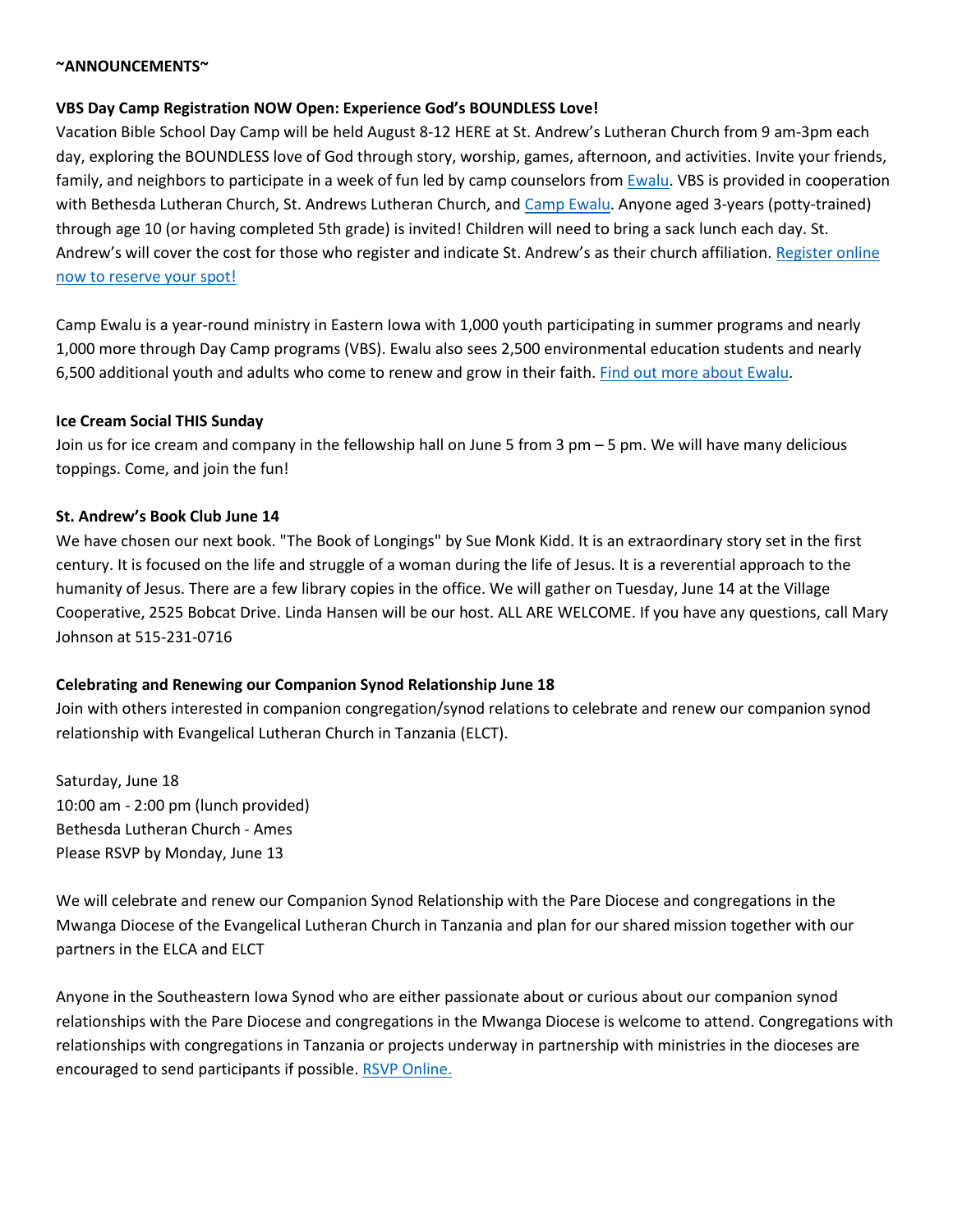### **St. Andrew's Wine Club June 24**

Please join us at the Snus Hill Winery in Madrid on June 24 at about 6:30 pm. Please bring a lawn chair and a snack to share. This is outside on the lawn and there is always an Iowa band. Join us for fun and fellowship. If you have any questions, call Mary Johnson at 515-231-0716

## **Thank You Letter from LSI for Refugee Welcome Kits**

Pastor Sonja and friends at St. Andrew's, Wow!! Thank you for your very generous donation of welcome kits and gift cards that we received yesterday. With your partnership, we will continue to provide programs and services to those new to the U.S. and Iowa. Thank you for helping us welcome the world!! With gratitude, Nancy Strutzenberg, Director of Philanthropy, IRCS

## **Pine Ridge Donations**

Pine Ridge asks that donations be cleaned prior to donation. This allows them to dedicate their energies to sorting and boxing the items for distribution and not spending funds and time to clean the items before taking them to the reservation, getting them into the hands of the people who need them faster. Thank you for your help in this.

## **Upcoming Opportunity to Support Ukrainian Refugees**

Now is the time for communities across the country to lift a unified voice of welcome and advocacy for immigrants and refugees coming to the United States. Join Lutheran Immigration and Refugee Service (LIRS) as we stand up for welcome and speak up alongside our newest neighbors through Stand Up Speak Up: Solidarity with Ukraine. 

Reserve your spot for the LIRS National Call-In Day on June 22! You'll receive training resources and a customizable template for calling your elected officials alongside LIRS supporters from across the country. RSVP for National Call-In Day. [RSVP for National Call-In Day.](https://lirs.us14.list-manage.com/track/click?u=1ba26e3c84448d9ea4814c790&id=4b84418df8&e=5f039eefc1)

### **~NOTABLES~**

| Worship Assistants This Week (6/5/2022)          |
|--------------------------------------------------|
| <b>Assisting Minister - Jennie LeGates</b>       |
| Reader - Margaret Sherve                         |
| Greeter - Betty Beard                            |
| Ushers - Don Boyle                               |
| Communion Setup - Margaret Sherve                |
| Communion Servers - Lynn Miller, Lynnette Jensen |
| Tech - Bruce Boeke                               |
| Fellowship - Fellowship                          |

**Worship Assistants Next Week (6/12/2022)** Assisting Minister – **Janeen Christy** Reader – **Jennie LeGates** Greeter – **Cheryl & Paul White** Ushers – **Don Boyle, John & Carol Moran** Communion Setup – **Cheryl & Paul White** Communion Servers – **Margaret Sherve** Tech – **Kris Parsons** Fellowship – **Fellowship**

# **Happy June Anniversary**

Les & Alycia Carlsborg (2<sup>nd</sup>), Arvid & Gayle Osterberg (6<sup>th</sup>), Ben & Sarah Buck (7<sup>th</sup>), Peter & Kyra Meyer (13<sup>th</sup>), Les & Pauline Miller (15<sup>th</sup>), Gene & Miriam Takle (15<sup>th</sup>), Susan & Roy Teas (15<sup>th</sup>), Phillip & Janet Dixon (23rd)

# **Happy June Birthday to**

Cheryl White (5<sup>th</sup>), Ardyce Hanson (9<sup>th</sup>), Allen Christian (17<sup>th</sup>), Kristen Miles (18<sup>th</sup>), Paul White (23<sup>rd</sup>), Alycia Carlsborg (25<sup>th</sup>), Sarah Parsons (28<sup>th</sup>), Lisa Richards (30<sup>th</sup>)